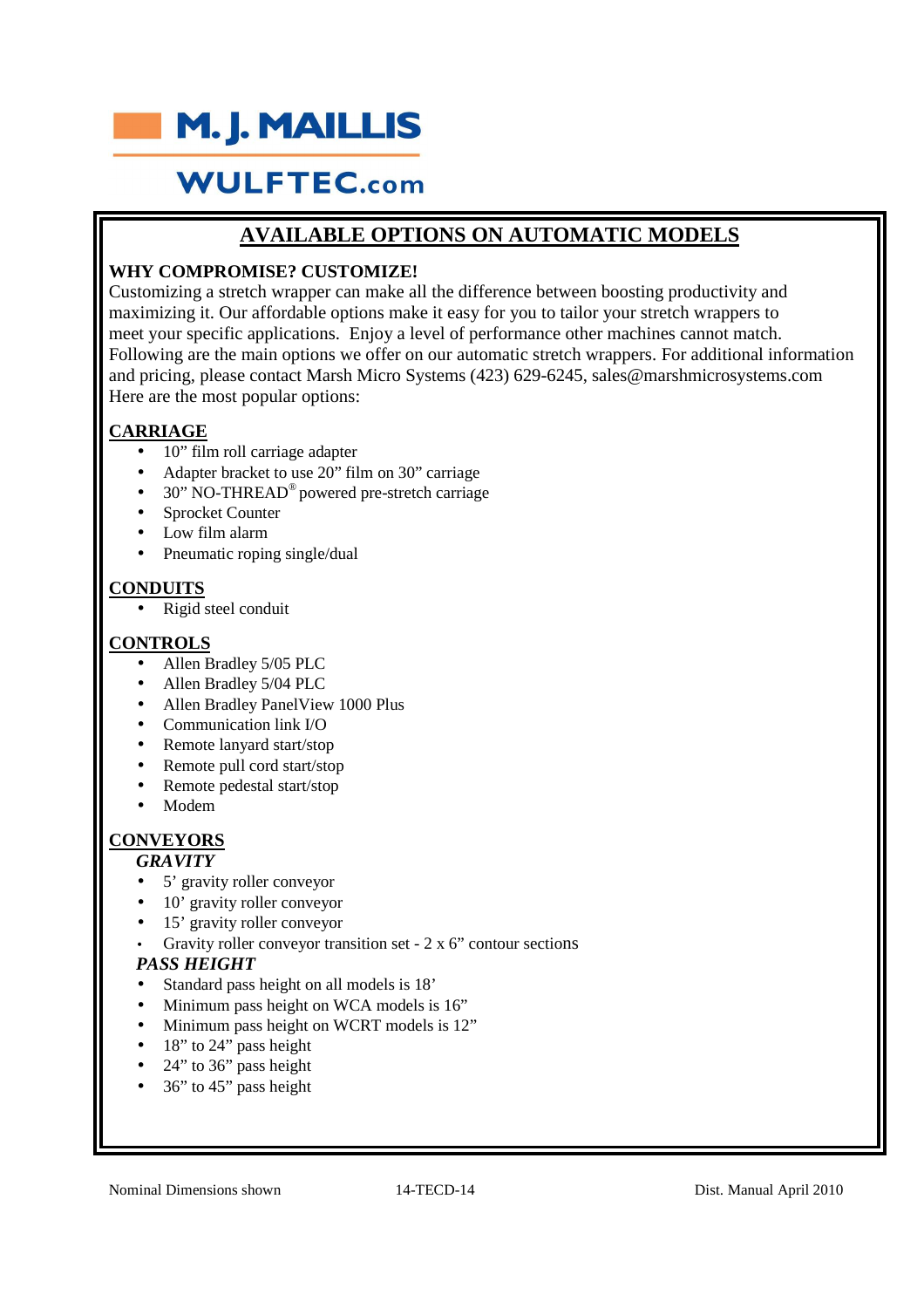

### *POP-UP*

- Pop-up process conveyor
- Pop-up for turntable conveyor
- 6,000 lbs capacity pop-up
- Pop-up rotator

#### *POWERED*

- Powered belt conveyor
- 2 chains powered conveyor
- 3 chains powered conveyor
- Conveyor drive package
- Conveyor contour end roller
- Conveyor powered roller turntable pneumatic or electric  $90^\circ$  index
- Powered roller conveyor
- Powered roller single contour conveyor
- Powered roller double contour conveyor
- Elevating powered roller conveyor
- Elevating pallet jack powered roller conveyor (end or side access)
- 2 chain lateral transfer powered conveyor
- 3 chain lateral transfer powered conveyor
- 3 chain bi-lateral transfer powered conveyor
- BFR 42" conveyor
- BFR 48" conveyor
- BFR 60" conveyor
- BFR 64" conveyor
- Load alignment guides
- 5,000 lbs or 6,000 lbs capacity
- Larger roller diameter
- Credit removing 11.5' process conveyor WCRT models
- Credit removing  $2 \times 5'$  I/O conveyor WCA models

#### *SPEED*

- Conveyor speeds above 30 fpm
- Conveyor twin speed package

#### *UP-ENDER*

• Hydraulic up-ender conveyor

#### **DOCUMENTATION**

- Installation operation manuals sets
- PLC program print out
- Manual on CD

#### **HEAT SEAL**

- Conveyor side mounted heat seal
- Floor mounted heat seal
- Wipe arm mounted heat seal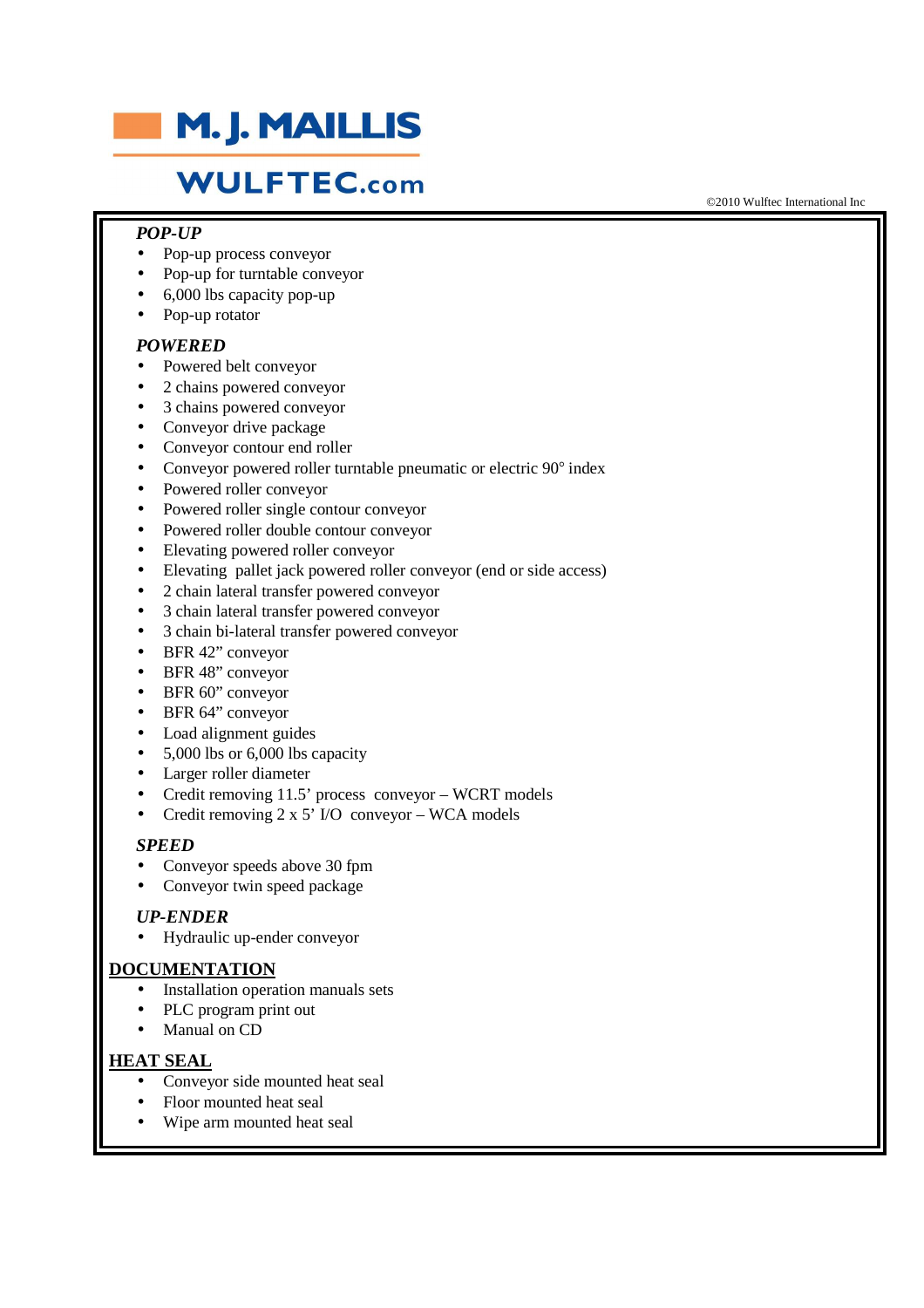

# **ENCLOSURE**

- Enclosure 6" or 12" leg set
- Sloped top on enclosure
- Fluorescent light in control panel
- Main disconnect switch AB flange mount
- NEMA 4x stainless steel enclosure
- Change WCA tower to NEMA 4/12 enclosure

# **FILM CLAMP**

- Hydraulic elevating film clamp
- Clipper/cutter for netting
- **Knotter**
- Automatic compact clamp

### **MOTORS**

- Wash down motor
- Harsh environment motors
- Inverter duty motors

### **PAINT**

- Custom color (using our regular paint supplier)
- Epoxy
- Steel-it

#### **PHOTOEYES**

- Background suppression autoheight photoeye for dark or shiny loads
- AB 9000 photoeye
- Forklift detection photoeye

# **SAFETY**

- Safety warning buzzer
- Safety E-stop station
- Safety fencing
- Safety gates infeed/outfeed
- Safety illuminated E-stop
- Safety light curtain
- Surge protector

# **SCALES**

- Conveyor mounted load cells
- Sub conveyor plate mounted load cells

# **SLIP SHEET**

- Slip sheet applicator
- 4 sides bottom slip sheet tab up-folder
- 2 sides bottom slip sheet tab up-folder